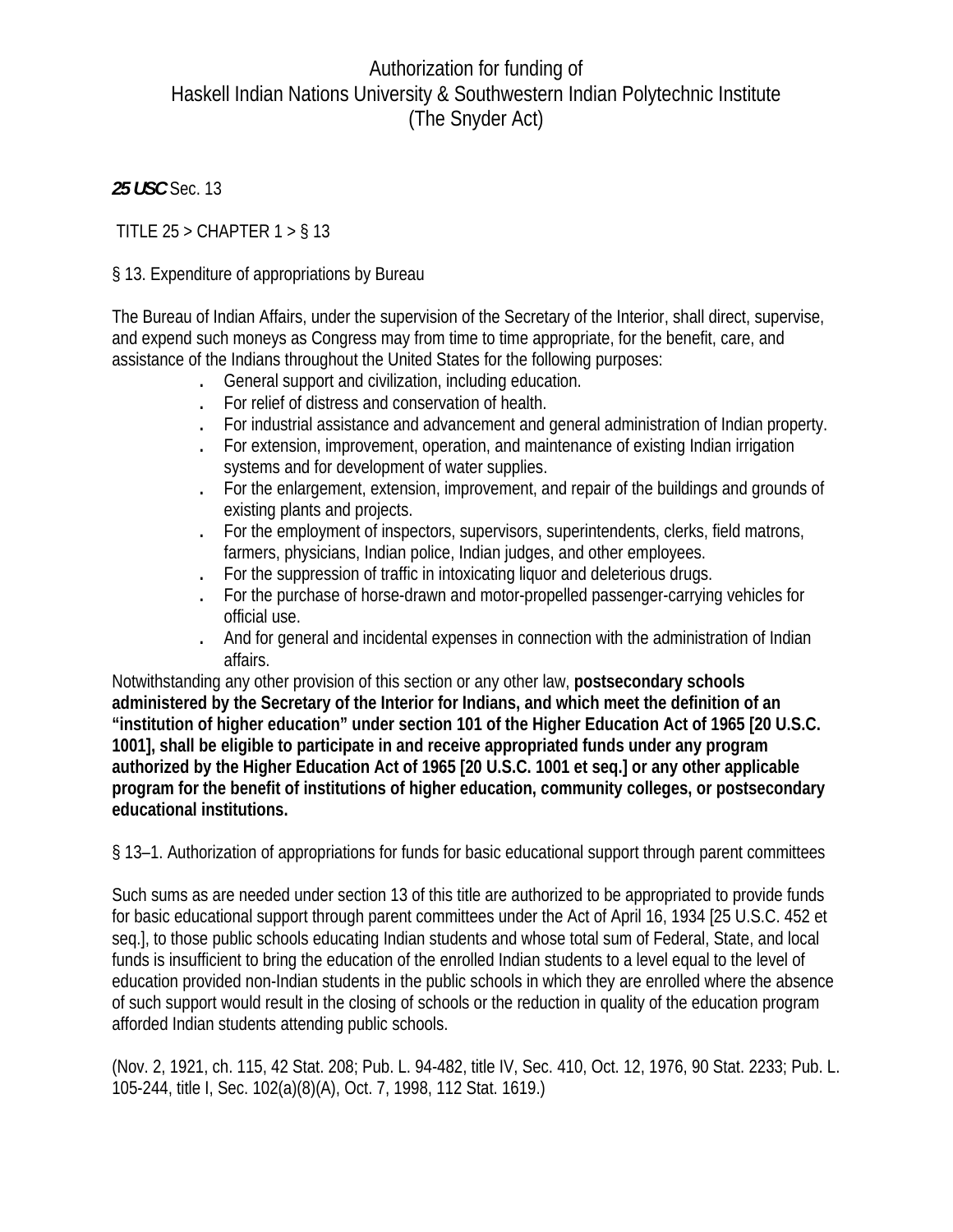#### REFERENCES IN TEXT

The Higher Education Act of 1965, referred to in text, is Pub. L. 89-329, Nov. 8, 1965, 79 Stat. 1219, as amended, which is classified principally to chapter 28 (Sec. 1001 et seq.) of Title 20, Education. For complete classification of this Act to the Code, see Short Title note set out under section 1001 of Title 20 and Tables.

#### AMENDMENTS

1998 - Pub. L. 105-244, which directed substitution of "101" for "1201" in the last paragraph of "section 410 of the Act entitled 'An Act authorizing appropriations and expenditures for the administration of Indian Affairs, and for other purposes', approved November 2, 1921 (25 U.S.C. 13) (commonly known as the Snyder Act)", was executed to last paragraph of this section, which is the act of Nov. 2, 1921, ch. 115, commonly known as the Snyder Act, to reflect the probable intent of Congress. This section was amended by section 410 of Pub. L. 94-482 to add the last paragraph.

1976 - Pub. L. 94-482 inserted provisions relating to postsecondary schools administered by the Secretary of the Interior for Indians.

#### EFFECTIVE DATE OF 1998 AMENDMENT

Amendment by Pub. L. 105-244 effective Oct. 1, 1998, except as otherwise provided in Pub. L. 105-244, see section 3 of Pub. L. 105-244, set out as a note under section 1001 of Title 20, Education.

#### EFFECTIVE DATE OF 1976 AMENDMENT

Amendment by Pub. L. 94-482 effective 30 days after Oct. 12, 1976, except either as specifically otherwise provided or, if not so specifically otherwise provided, effective July 1, 1976, for those amendments providing for authorization of appropriations, see section 532 of Pub. L. 94-482, set out as a note under section 1001 of Title 20, Education.

SHORT TITLE: Act Nov. 2, 1921, which enacted this section, is popularly known as the "Snyder Act".

#### TRANSFER OF FUNCTIONS

For transfer of functions of other officers, employees, and agencies of Department of the Interior, with certain exceptions, to Secretary of the Interior, with power to delegate, see Reorg. Plan No. 3 of 1950, Secs. 1, 2, eff. May 24, 1950, 15 F.R. 3174, 64 Stat. 1262, set out in the Appendix to Title 5, Government Organization and Employees.

#### AVAILABILITY OF HOUSING IMPROVEMENT PROGRAM GRANT REPAYMENTS FOR PROGRAM OBLIGATIONS

 Pub. L. 101-121, title I, Oct. 23, 1989, 103 Stat. 714, provided: "That hereafter, notwithstanding any other provision of law, amounts collected from grantees by the Secretary as grant repayments required under the Secretary's regulations for the Housing Improvement Program shall be credited in the year collected and shall be available for obligation under the terms and conditions applicable to the Program under that year's appropriation".

### ALTERNATIVE METHODS FOR EQUITABLE DISTRIBUTION OF SUPPLEMENTAL PROGRAM FUNDS; DEVELOPMENT, PUBLICATION, ETC., OF FORMULA

Pub. L. 95-561, title XI, Sec. 1102, Nov. 1, 1978, 92 Stat. 2316, provided that: